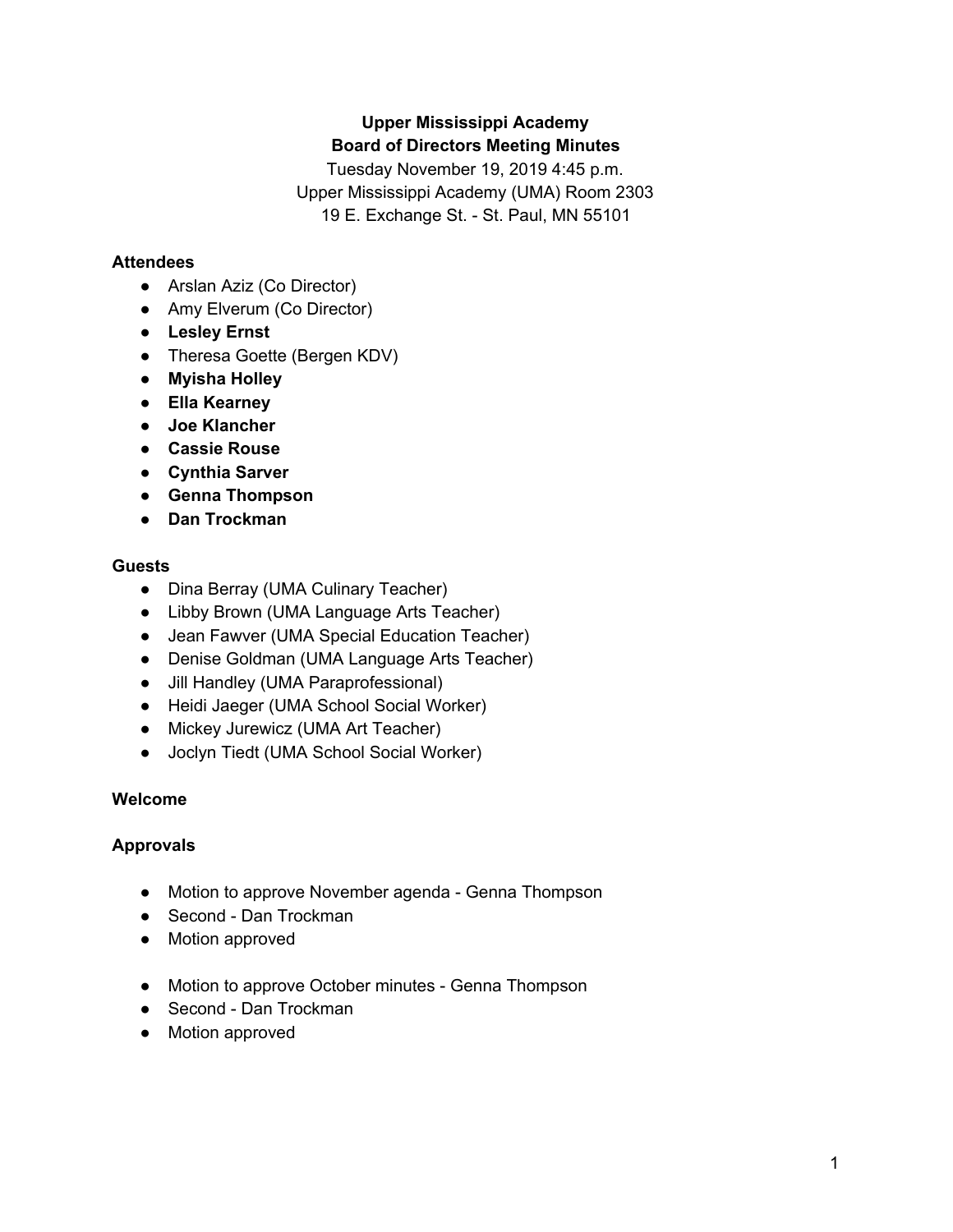# **Parent member opening**

- Motion to appoint Cynthia Sarver to the vacant parent member position on the UMA Board of Directors - Myisha Holley
- Second Genna Thompson
- Motion approved

#### **Finance Committee**

● Revised budget, buildout costs, and lease aid updates were presented.

#### **Strategic Planning Committee**

● A Strategic Planning Committee update was presented.

## **Facilities Committee**

● A Facilities Committee update was presented.

## **Directors' Report**

● Enrollment, Facility, Operations, Staff Survey Results, and Employee Engagement updates were presented.

## **Board Role in Engagement**

- Next steps for Staff Survey Plan of action and Professional Development Plans Co-Directors will present Professional Development Plan action items at December 2019 BOD Meeting.
- UMA Board and school committees were discussed.
- External consultant assistance will be sought to evaluate current governance, once governance model decisions are explored (Executive Director, Co-Executive Directors, Teacher Led model, etc.).

# **Teacher Led/Teacher Powered Model Presentation**

- A Teacher-led School Timeline to Date and Timeline Proposal: Year 1 were presented, followed by a question and answer period and discussion.
- Motion to Create Design Team Cassie Rouse
- Second Ella Kearney
- Motion approved

#### **Social Media Marketing plan**

● A Social Media Marketing Plan was presented.

#### **Public Comment**

● No further public comments were made.

# **Adjournment**